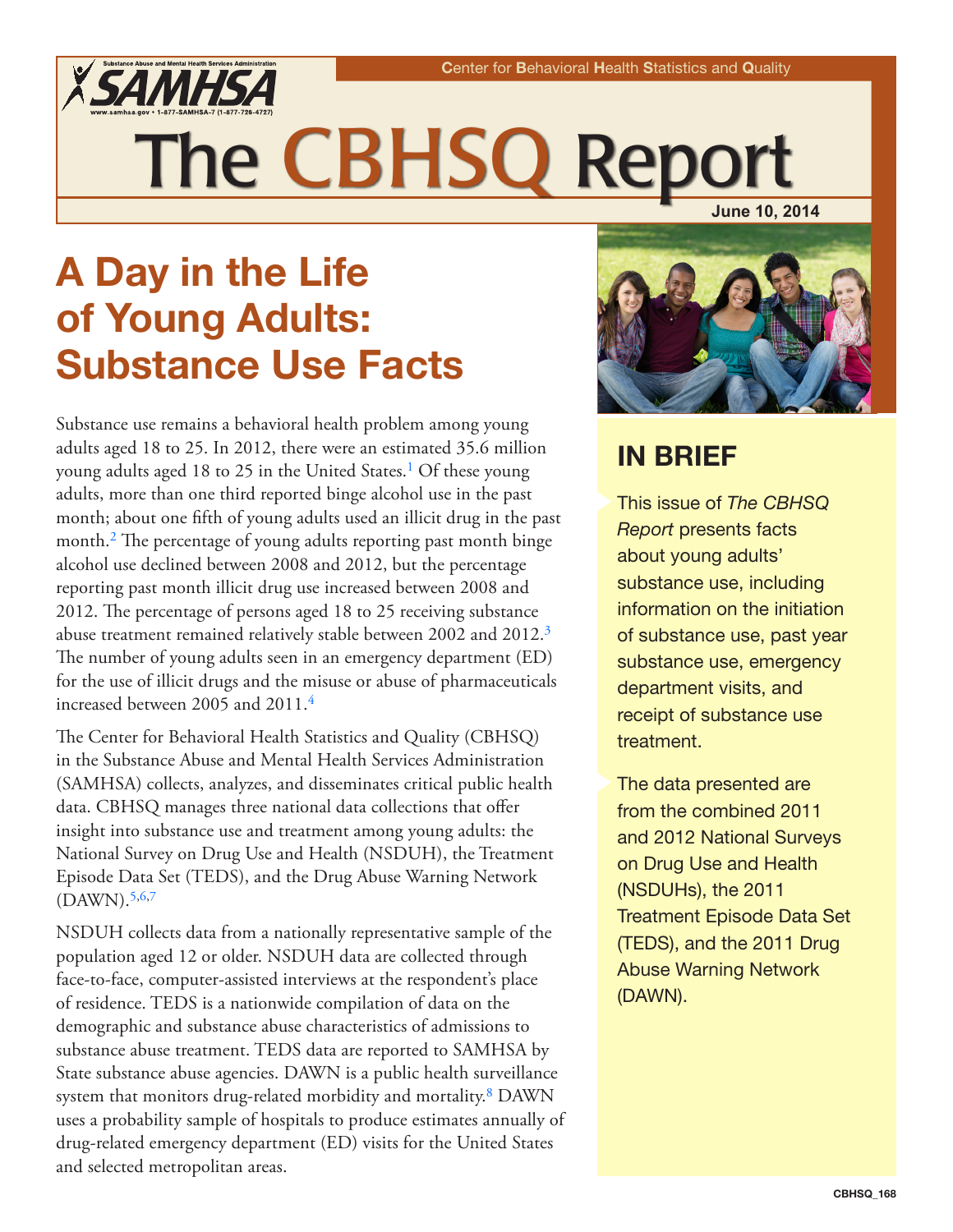<span id="page-1-0"></span>This issue of *The CBHSQ Report* presents facts about substance use among young adults, including initiation, receipt of treatment, and ED visits for substance use on an average or typical day."<sup>9</sup> Data in this report are for persons aged 18 to 25.

# First Substance Use

<span id="page-1-1"></span>According to combined 2011 and 2012 NSDUH data, 5.7 percent of young adults aged 18 to 25 drank alcohol for the first time in the past year (9.0 percent of those aged 18 to 20 and 3.6 percent of those aged 21 to 25). First past year use of an illicit drug<sup>10</sup> was reported by 3.3 percent of young adults aged 18 to 25. Combined 2011 and 2012 NSDUH data indicate that, on an average day<sup>9</sup> during the past year, the following numbers of young adults used these substances for the first time (Figure 1):

- <span id="page-1-2"></span>• 4,724 drank alcohol (2,856 aged 18 to 20 and 1,868 aged 21 to 25)<sup>11</sup>;
- 2,755 used an illicit drug;
- 2,470 used marijuana;
- 1,754 used prescription pain relievers nonmedically;
- 1,561 used hallucinogens;
- 1,200 used cocaine;
- 850 used licit or illicit stimulants nonmedically;
- 566 used inhalants;
- 258 used heroin; and
- 174 used methamphetamine.

## Alcohol and Illicit Drug Use

According to combined 2011 and 2012 NSDUH data, nearly 27 million young adults aged 18 to 25 drank alcohol in the past year (9 million of those aged 18 to 20 and 18 million of those aged 21 to 25). Nearly 12 million young adults aged 18 to 25 used an illicit drug. In addition, on an average day during the past year, the following numbers of young adults used these substances (Figure 2):

• 4.8 million drank alcohol (1.2 million aged 18 to 20 and 3.7 million aged 21 to 25);

#### Figure 1. Number of Young Adults Aged 18 to 25 Who Used Alcohol or Illicit Drugs for the First Time on an Average Day: 2011 and 2012 NSDUHs



Note: Annual averages based on combined 2011 and 2012 data.

Source: SAMHSA, Center for Behavioral Health Statistics and Quality, National Surveys on Drug Use and Health (NSDUHs), 2011 and 2012.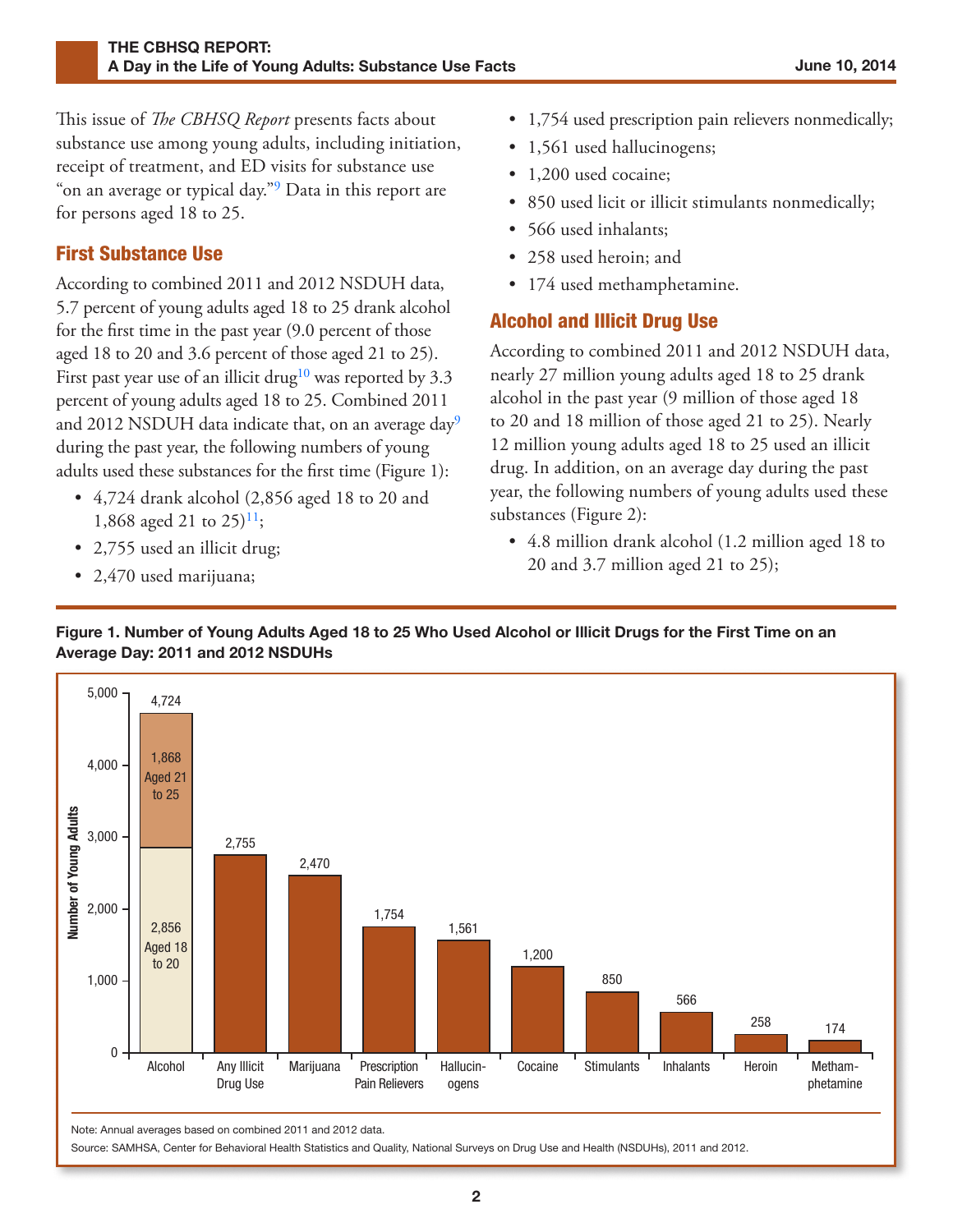- 3.2 million used marijuana;
- 57,304 used heroin;
- 51,319 used cocaine;
- 46,179 used hallucinogens; and
- 17,868 used inhalants.

Combined 2011 and 2012 NSDUH data indicate that young adults who used alcohol in the past month drank an average of 4.1 drinks per day on the days they drank. On average:

- <span id="page-2-0"></span>• young adults aged 18 to 20 had 4.8 drinks per day on the days they drank; and
- young adults aged 21 to 25 had 3.9 drinks per day on the days they drank.

NSDUH data indicate that young adults aged 18 to 25 who used alcohol in the past month drank on an average of 7.0 days per month. On average:

• young adults aged 18 to 20 who used alcohol in the past month drank on an average of 5.7 days per month; and

• young adults aged 21 to 25 who used alcohol in the past month drank on an average of 7.5 days per month.

#### Substance Abuse Treatment

TEDS reported that there were 403,756 admissions aged 18 to 25 to substance abuse treatment programs in 2011. TEDS indicates that, on an average day $9$  in 2011, young adult admissions to treatment reported the following substances as the primary substances of abuse<sup>12</sup> (Figure 3):

- 364 reported heroin or other opiates;
- 308 reported marijuana;
- 289 reported alcohol (74 aged 18 to 20 and 215 aged 21 to 25);
- 65 reported stimulants;
- 36 reported cocaine; and
- 32 reported other drugs.



#### Figure 2. Number of Young Adults Aged 18 to 25 Who Used Alcohol or Illicit Drugs on an Average Day: 2011 and 2012 NSDUHs

Note: Annual averages based on combined 2011 and 2012 data.

Alcohol

Source: SAMHSA, Center for Behavioral Health Statistics and Quality, National Surveys on Drug Use and Health (NSDUHs), 2011 and 2012.

**Marijuana** | Heroin Cocaine Hallucinogens Inhalants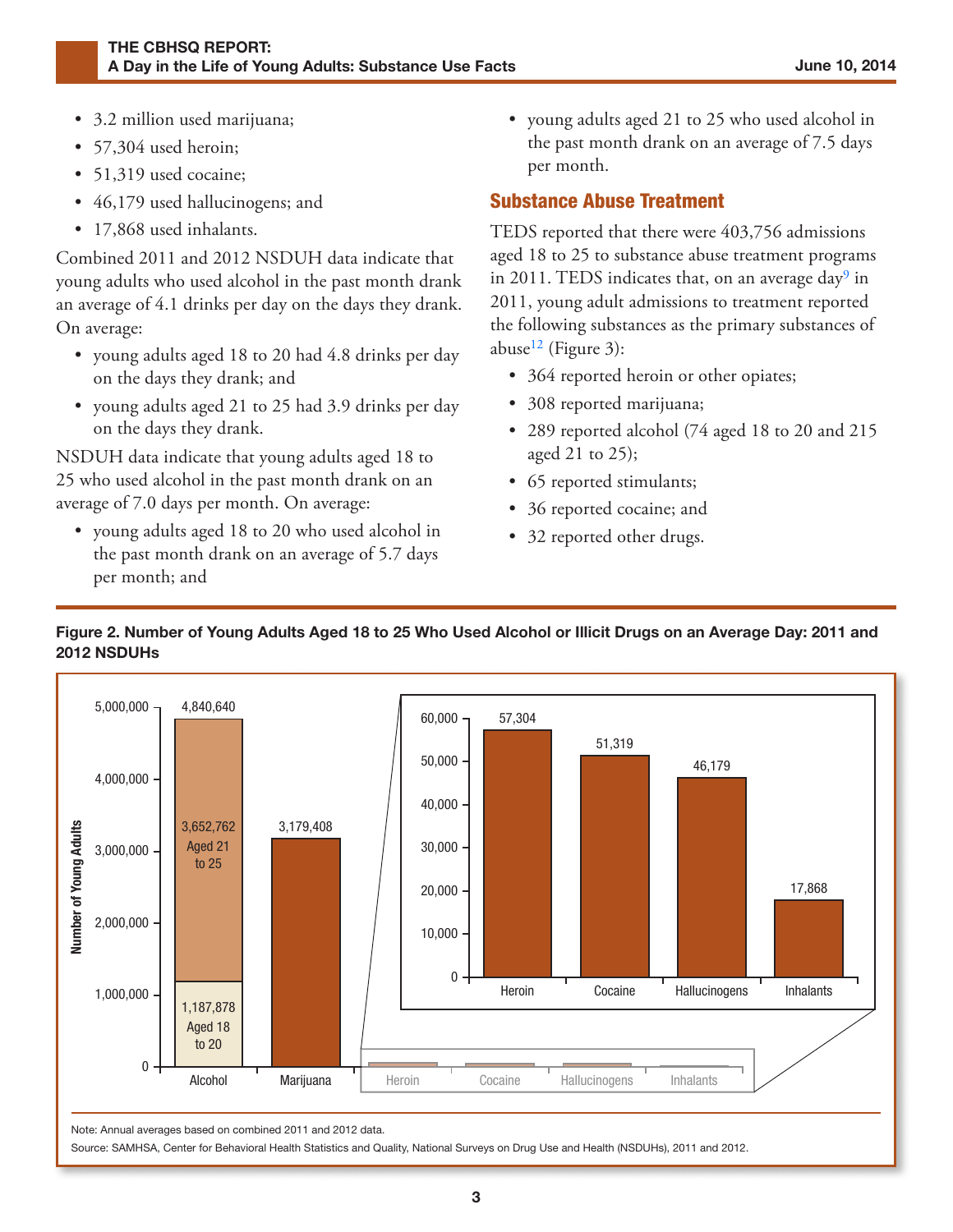<span id="page-3-0"></span>TEDS indicates that, on an average day in 2011, young adult admissions to substance abuse treatment were referred principally by the following sources<sup>13</sup> (Figure 4):

- 459 by the criminal justice system;
- <span id="page-3-2"></span>• 332 by self-referral or referral from other individuals;
- 135 by community organizations;
- 99 by alcohol/drug abuse care providers;
- 51 by other health care providers;
- 7 by schools; and
- 3 by employers or employee assistance programs.

## Emergency Department Visits

DAWN estimates that in 2011 there were about 845,000 drug-related ED visits by young adults aged 18 to 25, of which 488,937 visits involved the use of illicit drugs, alcohol in combination with other substances, or intentional misuse or abuse of pharmaceuticals (e.g., prescription medicines, over-the-counter remedies, dietary supplements).<sup>14</sup> On an average day in 2011,

there were 2,317 drug-related ED visits for young adults aged 18 to 25, of which 1,340 involved the use of illegal drugs, the misuse or abuse of pharmaceuticals, or alcohol involved with other drugs. On an average day in 2011, these substances were involved in the following number of visits<sup>15</sup> (Figure 5):

- 339 involved alcohol in combination with other drugs (107 aged 18 to 20 and 232 aged 21 to 25);
- 422 involved marijuana;
- 366 involved prescription or nonprescription pain relievers, 237 of which involved narcotic pain relievers (e.g., hydrocodone, oxycodone);
- 228 involved benzodiazepines;
- 201 involved heroin:
- 179 involved cocaine;
- 114 involved illicit amphetamines or methamphetamine;
- 99 involved MDMA (i.e., Ecstasy), LSD, PCP, or other hallucinogens; and
- 82 involved antidepressants or antipsychotics.



<span id="page-3-1"></span>Figure 3. Number of Young Adults Aged 18 to 25 Admitted to Publicly Funded Substance Abuse Treatment Facilities on an Average Day, by Primary Substance of Abuse: 2011 TEDS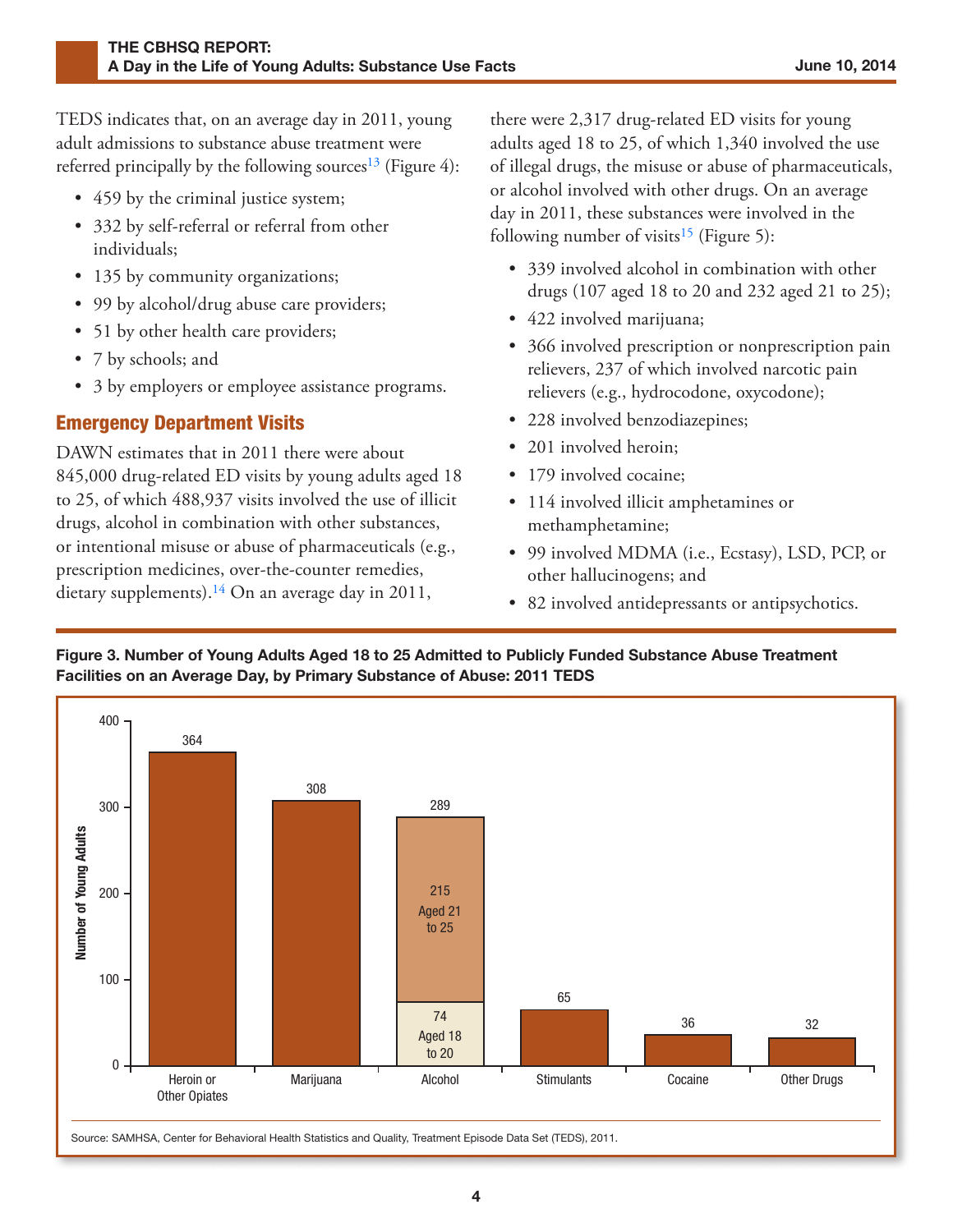#### Figure 4. Number of Young Adults Aged 18 to 25 Admitted to Publicly Funded Substance Abuse Treatment Facilities on an Average Day, by Principal Source of Referral: 2011 TEDS



#### Figure 5. Number of Emergency Department (ED) Visits for Drug Misuse or Abuse on an Average Day for Patients Aged 18 to 25, by Selected Types of Drugs: 2011 DAWN

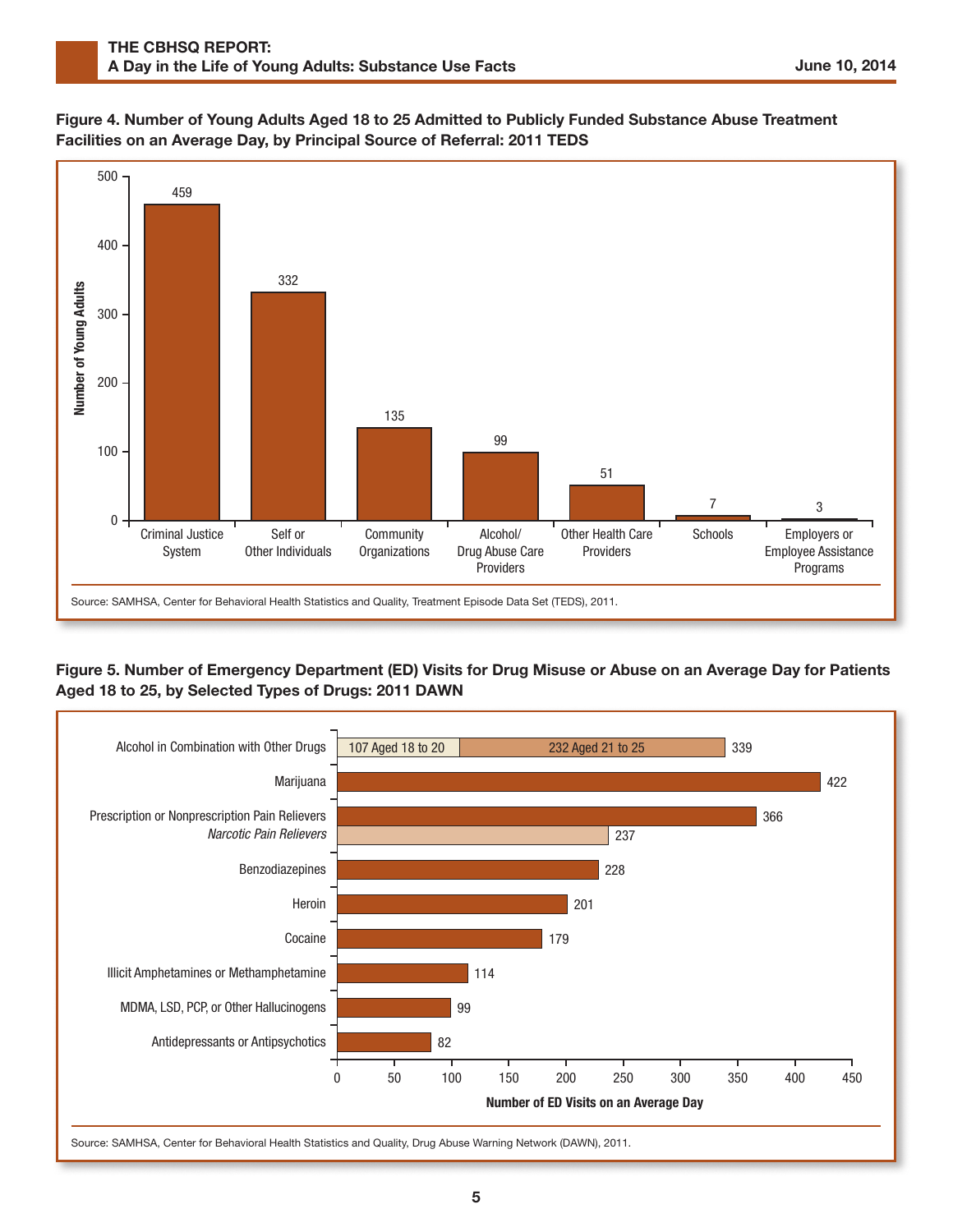#### End Notes

- <span id="page-5-0"></span>[1.](#page-0-0) United States Census Bureau. (2013). *Annual estimates of the resident population by single year of age and sex for the United States: April 1, 2010 to July 1, 2012*. Retrieved from [http://factfinder2.](http://factfinder2.census.gov/bkmk/table/1.0/en/PEP/2012/PEPSYASEXN) [census.gov/bkmk/table/1.0/en/PEP/2012/PEPSYASEXN](http://factfinder2.census.gov/bkmk/table/1.0/en/PEP/2012/PEPSYASEXN)
- <span id="page-5-8"></span><span id="page-5-7"></span><span id="page-5-1"></span>[2.](#page-0-1) Center for Behavioral Health Statistics and Quality. (2013). *Results from the 2012 National Survey on Drug Use and Health: Summary of national findings* (HHS Publication No. SMA 13-4795, NSDUH Series H-46). Rockville, MD: Substance Abuse and Mental Health Services Administration. Retrieved from [http://www.samhsa.gov/data/](http://www.samhsa.gov/data/NSDUH/2012SummNatFindDetTables/Index.aspx) [NSDUH/2012SummNatFindDetTables/Index.aspx](http://www.samhsa.gov/data/NSDUH/2012SummNatFindDetTables/Index.aspx)
- <span id="page-5-2"></span>[3.](#page-0-2) Substance Abuse and Mental Health Services Administration. (2012). [Percentage of persons aged 18 to 25 receiving substance abuse treatment from the 2002 and 2012 National Surveys on Drug Use and Health]. Unpublished data.
- <span id="page-5-3"></span>[4.](#page-0-3) Substance Abuse and Mental Health Services Administration. (2011). [Number of young adults seen in an emergency department for the use of illicit drugs and the misuse or abuse of pharmaceuticals from the Drug Abuse Warning Network, 2005 to 2011]. Unpublished data.
- <span id="page-5-9"></span><span id="page-5-4"></span>[5.](#page-0-4) NSDUH is the Nation's primary source of information on the prevalence of illicit drug use among the civilian, noninstitutionalized population aged 12 or older, and it also provides estimates of alcohol and tobacco use and mental health problems. Begun in 1971 and conducted annually since 1990, NSDUH is sponsored by SAMHSA and collects data from a nationally representative sample of the population aged 12 or older. NSDUH data are collected through face-to-face, computer-assisted interviews at the respondent's place of residence. Items on sensitive topics such as drug use are selfadministered to ensure privacy and promote accurate reporting.
- <span id="page-5-11"></span><span id="page-5-10"></span><span id="page-5-5"></span>[6.](#page-0-4) TEDS is an annual compilation of data on the demographic characteristics and substance abuse problems of admissions to substance abuse treatment, primarily at facilities that receive some public funding. TEDS records represent admissions rather than individuals because a person may be admitted to substance abuse treatment more than once during a single year. For 2011, 1.8 million admissions aged 12 or older were reported to TEDS by 46 States, the District of Columbia, and Puerto Rico. Four States (Alabama, Georgia, Idaho, and Mississippi) either did not submit data or submitted less than a full calendar year of data by October 15, 2012, and are excluded from this report.
- <span id="page-5-14"></span><span id="page-5-13"></span><span id="page-5-12"></span><span id="page-5-6"></span>[7.](#page-0-4) DAWN is a public health surveillance system that monitors drugrelated morbidity and mortality. DAWN uses a probability sample of hospitals to produce estimates of drug-related emergency department (ED) visits for the United States and selected metropolitan areas annually. DAWN also produces annual profiles of drug-related deaths reviewed by medical examiners or coroners in selected metropolitan areas and States. DAWN includes any ED visit related to recent drug use. All types of drugs—licit and illicit—are covered. Alcohol involvement is documented for patients of all ages

if it occurs with another drug. Alcohol is considered an illicit drug for minors and is documented even if no other drug is involved. The classification of drugs used in DAWN is derived from the Multum be found at [http://www.samhsa.gov/data/DAWN.aspx.](http://www.samhsa.gov/data/DAWN.aspx) *Lexicon*, copyright 2012 Lexi-Comp, Inc., and/or Cerner Multum, Inc. The Multum Licensing Agreement governing use of the *Lexicon* can

- [8.](#page-0-5) The last year of data collection for the Drug Abuse Warning Network (DAWN) was 2011.
- [9.](#page-1-0) For NSDUH, the number of young adults who used alcohol or illicit drugs "on an average day" is calculated by summing the weighted past month frequency of use (0 to 30 days) for each respective substance and dividing by 30. The number of young adults who used alcohol or illicit drugs for the first time in the past year "on an average day" is calculated by summing the weighted counts of respondents who both initiated substance use in the past year and were calculated to be between the ages of 18 and 25 at the time of first use and dividing by 365. The average number of alcoholic drinks consumed per day in the past month among past month users is calculated using a weighted average or mean of the number of drinks reported by past month users. For TEDS, admission totals "on an average day" were calculated by dividing the annual admission total by 365. For DAWN, ED visits "on an average day" were calculated by dividing the annual estimate of visits by 365.
- [10.](#page-1-1)For NSDUH, illicit drugs include marijuana/hashish, cocaine (including crack), inhalants, hallucinogens, heroin, or prescriptiontype drugs used nonmedically. Nonmedical use is defined as the use of prescription-type drugs not prescribed for the respondent by a physician or used only for the experience or feeling they caused. Nonmedical use of any prescription-type pain reliever, sedative, stimulant, or tranquilizer does not include over-the-counter drugs. Nonmedical use of stimulants includes methamphetamine use.
- [11.](#page-1-2)Data for alcohol are presented separately for young adults aged 18 to 20 and aged 21 to 25 because alcohol use by persons under the age of 21 is illegal.
- [12.](#page-2-0)The primary substance of abuse is the main substance reported at the time of admission.
- [13.](#page-3-0)The principal source of referral is the person or agency referring the client to the alcohol or drug abuse treatment program.
- [14.](#page-3-1)The remaining balance primarily involved adverse reactions to and accidental ingestion of drugs.
- [15.](#page-3-2)Many ED visits involve multiple drugs. The sum of visits by drug will be greater than the total number of visits.

#### **Suggested Citation**

Substance Abuse and Mental Health Services Administration, Center for Behavioral Health Statistics and Quality. (June 10, 2014). *The CBHSQ Report: A Day in the Life of Young Adults: Substance Use Facts.* Rockville, MD.